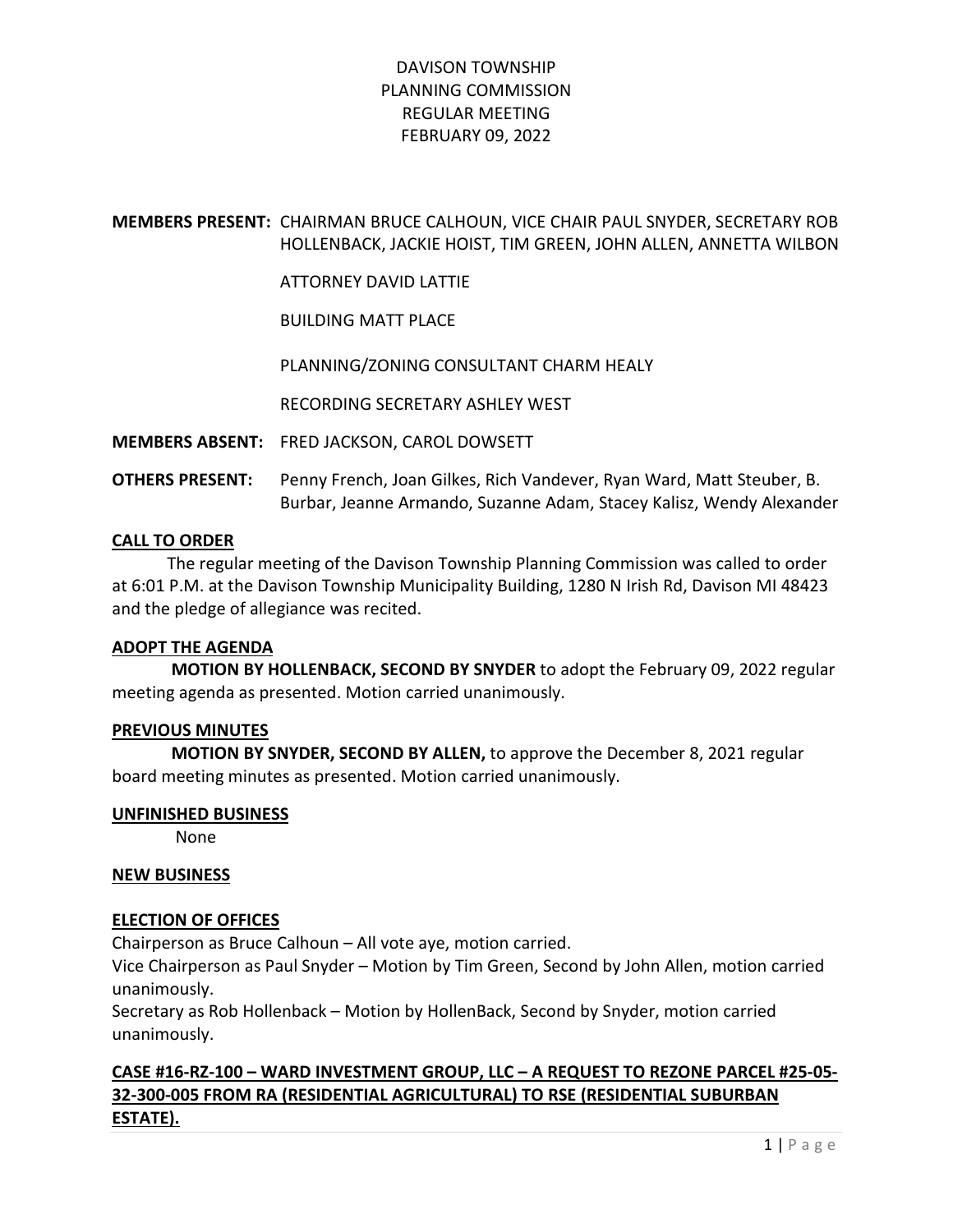Ryan Ward from C & L Ward/Ward Investment Group and Rich Vandever from Davison Land Surveying. There was discussion about minimum 1 % acre suburban estate size parcels for this area.

MOTION BY HOIST, SECOND BY HOLLENBACK to approve recommendation for approval of CASE #16-RZ-100 – Rezone Parcel #25-05-32-300-005 from RA (Residential Agricultural) to RSE (Residential Suburban Estate). Motion carried unanimously.

## CASE #16-RZ-101 – NADIM BURBAR, OWNER – A REQUEST TO REZONE PARCEL #25-05-07-200- 012 FROM RU-1 (RESIDENTIAL URBAN) TO GC (GENERAL COMMERCIAL).

 Wendy Alexender 1447 steeple chase ct. – asked if they can build anything Bruce – only what is allowable by zoning rules and Township ordinances Annetta – do we know what they are building? Bruce – we cannot ask that

MOTION BY GREEN, SECOND BY ALLEN to approve recommendation for approval of case #16- RZ-101 – rezone parcel #25-05-07-200-012 from RU-1 (Residential Urban) to GC (General Commercial). Motion carried unanimously.

# CASE #16-SCU-2022-1 – POPEYE'S LOUISIANA KITCHEN – A REQUEST FOR SPECIAL CONDITIONAL USE REVIEW FOR PARCELS #25-05-16-200-003 AND 004.

 Popeye's Louisiana Kitchen is requesting a Special Use Permit of Section 1302.8 for a drive-thru restaurant. This restaurant will have 2297 sq. ft. and located on 1.24 acres north of Tim Horton's. Their proposed hours of operation will be from 10am to midnight, 7 days a week. Their two-lane drive-thru holds 11 cars and they have ample room for stacking on the site.

 Jeanne Armando, architect – combining 2 sites with houses zoned as commercial Suzanne Adam, 1035 S Dayton – lives behind Harris Eye Care and is worried about the noise, traffic, garbage pickup in the middle of the night

Penny French, 9425 Parkwood N – employees are noisy, can hear drive-thru, garbage blows Around

Joan Gilkes, 9427 Parkwood N – agrees with Penny and Suzanne

Jackie – special conditional use for touch screen at the drive thru like Subway, masonry wall in between?

Lattie – can make it so no noise to the neighbors however they remedy that

Bruce – agrees with Jackie

Penny French – traffic is too bad, too many driveways, and more accidents

MOTION BY HOIST, SECOND BY HOLLENBACK to approve the request for special conditional use for parcels #25-05-16-200-003 and 004 with the special condition that no noise from the property and masonry screen wall. Motion carried unanimously.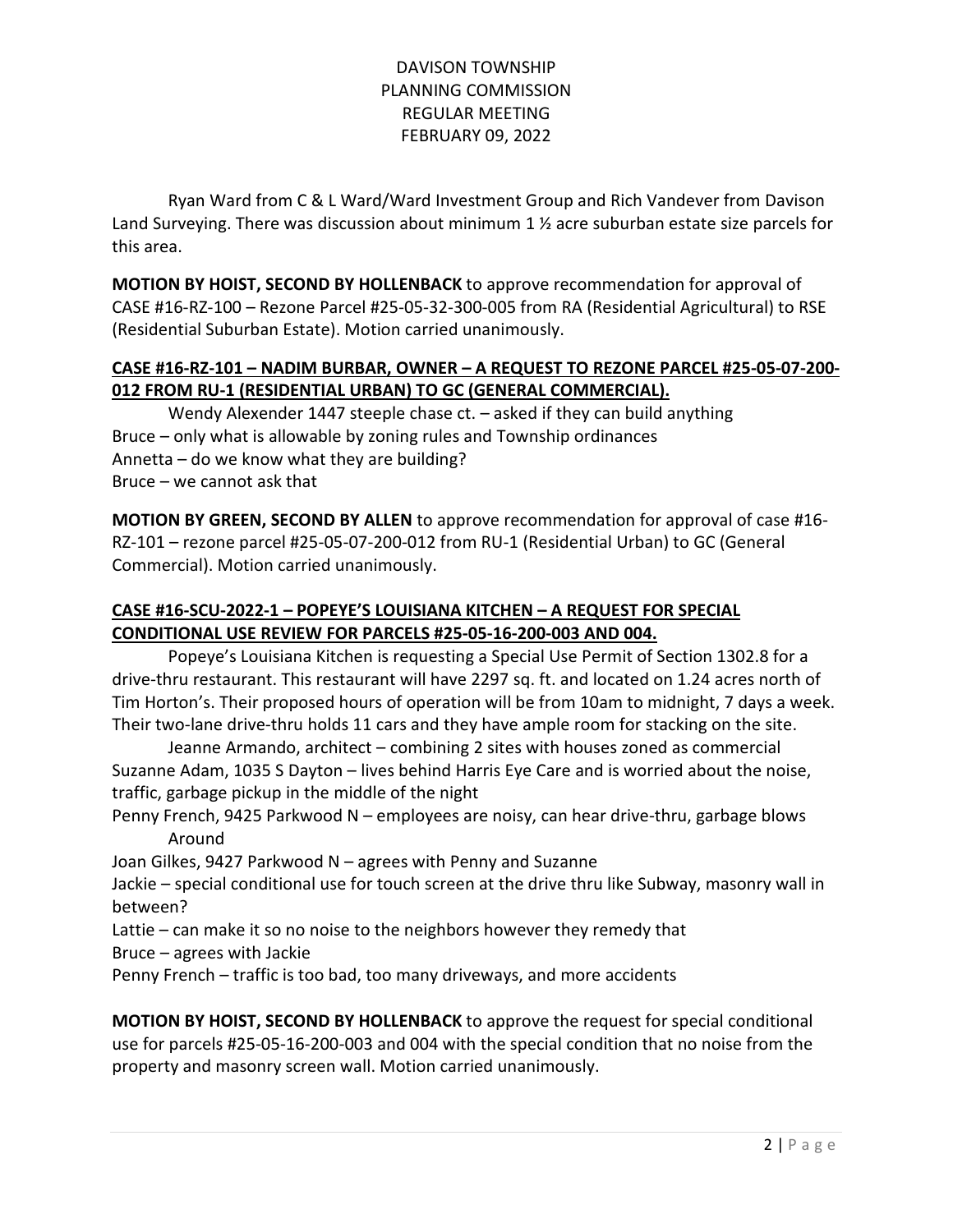### CASE #16-SP-2022-1 – PROPOSED SITE PLAN FOR POPEYE'S LOUISIANA KITCHEN AT 1040/1048 S STATE RD.

Snyder – can we make it a right turn only?

Charm – no, we have tried and people do what they want

Hoist – what will the screen wall be made of?

Jeanne – masonry with a thin brick covering

Bruce – want to see uniformity between Tim Horton's wall and their wall on the back side, do a poured wall, can do whatever on their side to match the building

Jeanne – ok with poured wall and matching Tim Horton's on the back side

John – the property line by the cleaners, will you clean it up or go up to it?

Jeanne – we have landscaping planned

Bruce – suggests arbor/evergreen along the north line

Jackie – will they replace trees from the wall being built?

Bruce – yes, they must be replaced

Jeanne – ok with that

 Stacking is 8-10 in total and that is normal, the building has two windows so if someone has a big order, they can go to the second window to wait instead of holding up the line

Snyder – what are the trash pick-up times?

Jeanne – yes, they can have them come in the morning

Bruce – can the DDA put funds in to help businesses with fencing and change to masonry walls to match and look better

Penny French – Someone from Township told the condo management the walls would all be the same and they are not, don't forget that sound goes up

Lattie – what is process for sound?

Jeanne – turned down the speaker decibels for night time

Lattie – reduced decibel or gone completely

MOTION BY HOIST, SECOND BY HOLLENBACK to approve recommendation of the proposed site plan for Popeye's Louisiana Kitchen at 1040/1048 S State Rd with the wall as poured concrete matching Tim Horton's on the back side, the arbor/evergreen at the North, South and West line, no noise coming from the property. Motion carried unanimously.

## CASE #16-SCU-2021-8 – SENIOR LIVING FACILITY – A REQUEST FOR SPECIAL CONDITIONAL USE REVIEW FOR PARCELS #25-05-16-300-001

 Dr Ishaque is requesting a special condition use permit for a proposed assisted living facility to be built on the southerly portion of his property where his medical facility is located per section 1302.14 of the Davison Township Ordinance.

MOTION BY GREEN, SECOND BY ALLEN to approve the request for special conditional use for parcels #25-05-16-300-001. Motion carried unanimously